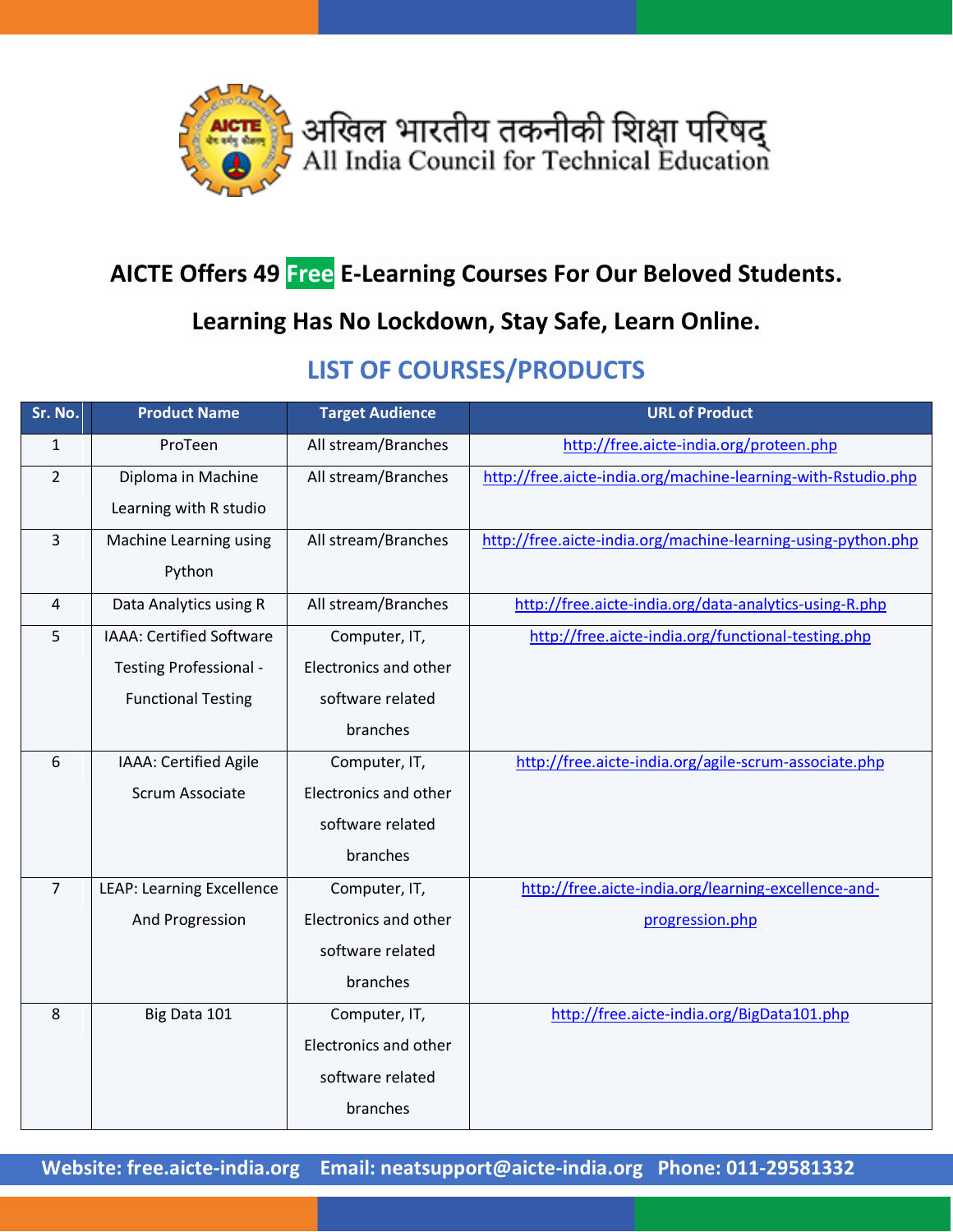| 9  | R Programming                 | Computer, IT,           | http://free.aicte-india.org/R-Programming.php              |
|----|-------------------------------|-------------------------|------------------------------------------------------------|
|    |                               | Electronics and other   |                                                            |
|    |                               | software related        |                                                            |
|    |                               | branches                |                                                            |
| 10 | Java Programming              | Computer, IT,           | http://free.aicte-india.org/Java-Programming.php           |
|    |                               | Electronics and other   |                                                            |
|    |                               | software related        |                                                            |
|    |                               | branches                |                                                            |
| 11 | Data Science for              | Computer, IT,           | http://free.aicte-india.org/Data-Science-for-Beginners.php |
|    | Beginners/ Python for         | Electronics and other   |                                                            |
|    | Data Science                  | software related        |                                                            |
|    |                               | branches                |                                                            |
| 12 | Programming Work              | Computer, IT,           | http://free.aicte-india.org/Programming-Work-Bench.php     |
|    | Bench                         | Electronics and other   |                                                            |
|    |                               | software related        |                                                            |
|    |                               | branches                |                                                            |
| 13 | <b>Digital Marketing</b>      | All stream/Branches     | http://free.aicte-india.org/digital-marketing.php          |
| 14 | <b>MATLAB Onramp</b>          | All stream/Branches     | http://free.aicte-india.org/MATLAB-Onramp.php              |
| 15 | <b>Machine Learning</b>       | All stream/Branches     | http://free.aicte-india.org/Machine-Learning-Onramp.php    |
|    | Onramp                        |                         |                                                            |
| 16 | Deep Learning Onramp          | All stream/Branches     | http://free.aicte-india.org/Deep-Learning-Onramp.php       |
| 17 | Al/ML Internship              | All stream/Branches     | http://free.aicte-india.org/AI-ML-Internship.php           |
| 18 | Ekeeda                        | All stream/Branches     | http://free.aicte-india.org/Ekeeda.php                     |
| 19 | EnggOnline                    | Mechanical              | http://free.aicte-india.org/EnggOnline.php                 |
|    |                               | Engineering and         |                                                            |
|    |                               | <b>Related Branches</b> |                                                            |
| 20 | <b>Integrated Educational</b> | All stream/Branches     | http://free.aicte-india.org/Integrated-Educational-and-    |
|    | and Learning Program          |                         | Learning-Program.php                                       |
| 21 | GUVI                          | Computer, IT,           | http://free.aicte-india.org/GUVI.php                       |
|    |                               | Electronics and other   |                                                            |
|    |                               | software related        |                                                            |
|    |                               | branches                |                                                            |
|    |                               |                         |                                                            |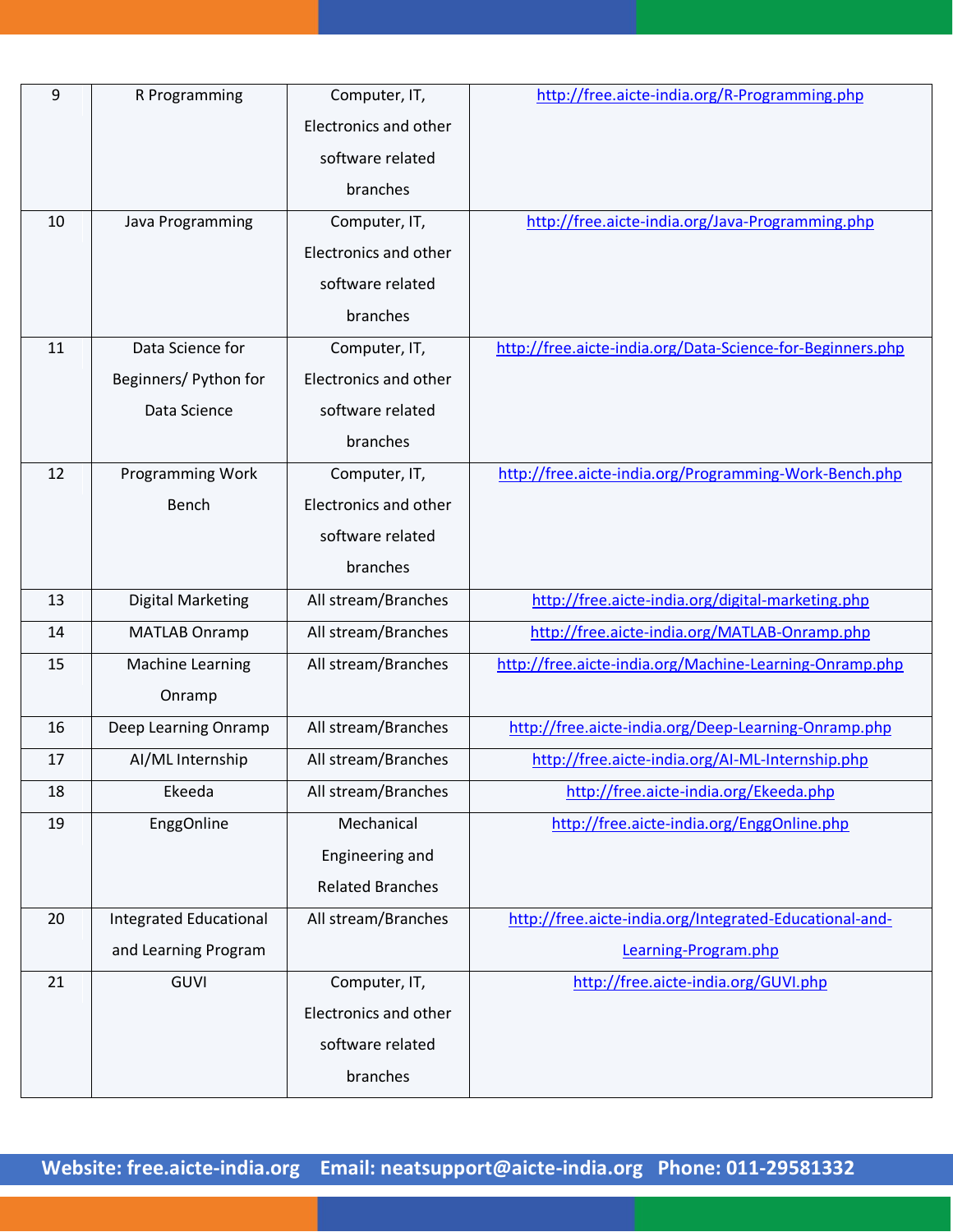| 22 | <b>Certified Full Stack</b>       | Computer, IT,           | http://free.aicte-india.org/CFSE.php                            |
|----|-----------------------------------|-------------------------|-----------------------------------------------------------------|
|    | Engineer                          | Electronics and other   |                                                                 |
|    |                                   | software related        |                                                                 |
|    |                                   | branches                |                                                                 |
| 23 | <b>Mechanical Engineering</b>     | Mechanical              | http://free.aicte-india.org/Mechanical-Engineering-Essentials-  |
|    | <b>Essentials Program</b>         | Engineering and         | Program.php                                                     |
|    |                                   | <b>Related Branches</b> |                                                                 |
| 24 | Performance                       | Management              | http://free.aicte-india.org/performance-management-             |
|    | Management and                    | Courses/Branches        | competency-mapping.php                                          |
|    | <b>Competency Mapping</b>         |                         |                                                                 |
| 25 | <b>Financial Management</b>       | Management              | http://free.aicte-india.org/Financial-Management.php            |
|    |                                   | Courses/Branches        |                                                                 |
| 26 | Online Internship in              | Management              | http://free.aicte-india.org/online-internship-in-financial-     |
|    | <b>Financial Analysis Basics</b>  | Courses/Branches        | analysis-basics.php                                             |
| 27 | Online Internship in              | Management              | http://free.aicte-india.org/investment-analysis-skills.php      |
|    | <b>Investment Analysis Skills</b> | Courses/Branches        |                                                                 |
|    |                                   |                         |                                                                 |
| 28 | <b>Great Learning Academy</b>     | Computer, IT,           | http://free.aicte-india.org/great-learning-academy.php          |
|    |                                   | Electronics and other   |                                                                 |
|    |                                   | software related        |                                                                 |
|    |                                   | branches                |                                                                 |
| 29 | MTC E- learning                   | Mechanical              | http://free.aicte-india.org/MTCE-learning-management-           |
|    | management system                 | Engineering and         | system.php                                                      |
|    |                                   | <b>Related Branches</b> |                                                                 |
| 30 | Edulib                            | All stream/Branches     | http://free.aicte-india.org/Edulib.php                          |
| 31 | TickTalkTo                        | All stream/Branches     | http://free.aicte-india.org/ticktalkto.php                      |
| 32 | <b>Study Skills Package</b>       | All stream/Branches     | http://free.aicte-india.org/study-skills-package.php#           |
| 33 | Free App-based Courses            | All stream/Branches     | http://free.aicte-india.org/communication-skills-and-interview- |
|    | for Communication Skills          |                         | preparation.php                                                 |
|    | and Interview                     |                         |                                                                 |
|    | Preparation                       |                         |                                                                 |
| 34 | <b>Virtual Robotics</b>           | All stream/Branches     | http://free.aicte-india.org/virtual-robotics-toolkit.php        |
|    | Toolkit(VRT)                      |                         |                                                                 |